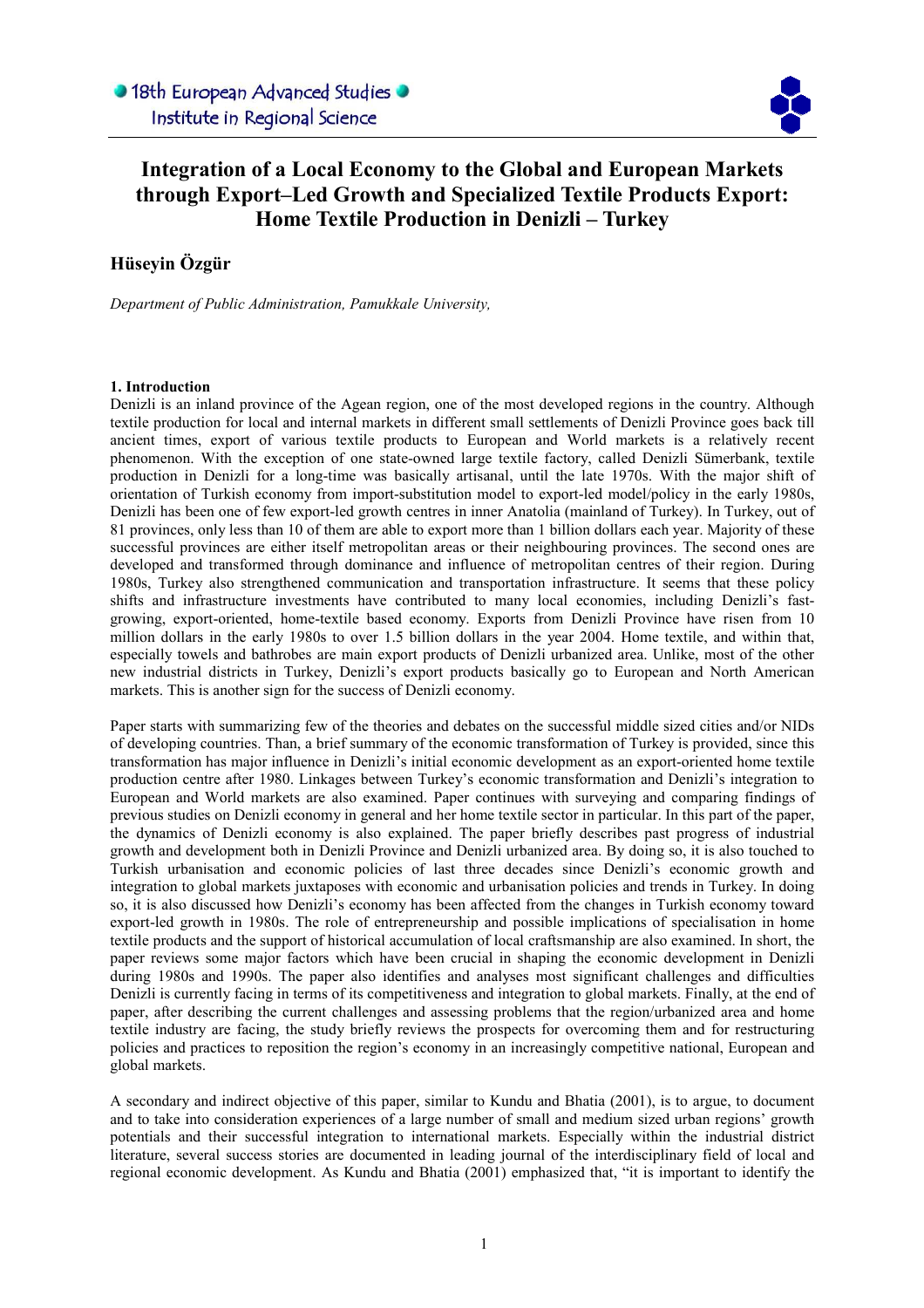

socio-cultural factors that characterise the growth process of these towns and design a support system to take full advantage of these factors or strengthen them". Another secondary and indirect objective of this paper, as Ozgur and Acar (2003) strongly emphasized throughout their paper, is to show an example to complementary nature of many LED and urban economy theories in explaining growth or transformation of many cities and regions, like Denizli urbanized area, in Turkey. Instead of considering all or most theories competing with each other, seeing and as complimentary in different stages and/or parts of development of localities or regions may help us to uncover and explain why and how they are growing, stagnating or declining. Therefore, in this paper, a couple of different theories of LED are used and somehow intermingled to explain why and how Denizli is well-integrated to European and World markets through her high-quality home textile sector products.

l

### 2. Export-Led Growth Centres and Clusters of Developing Countries

There are several related theories which can be utilized in explaining why and how some of the cities or regions in developed and developing countries are successful in exporting their products. Among these, new endogenous growth theory, industrial districts and clusters are most suitable for self-reliant regions of developing countries.

A partial departure from previous studies is the focus of paper. This paper is focused on taking a picture of past and current situation in an export-led growth centre, Denizli. A balanced view between external and internal factors on the one hand economic and sociological factors on the other hand has been considered. In terms of external factors, which seem important in the emergence of export-oriented NIDs in Turkey, sector specific, accidental, national and international factors are examined all together. This paper suggests that much can be learned to improve the economy of middle-sized urbanized areas in studying new industrial districts in developing countries. Intermingling traditional and newer theories, external and internal factors and sociological and economic models can provide a better explanation for the export-led growth centres in developing countries.

The recent economic success of industrial districts (including clusters and NIDs) has given rise to a set of new theories and models as well as to scrutinize (to look over) existed (traditional) theories of regional growth and competitiveness. Many studies on IDs or clusters suffer from lack of proper theory, unclear and confusing definitions of the main terms, improper or totally lack of methodologies. Recent models of industrial districts are highly confusing and complex. While sociologists emphasized the importance of sociological factors, economists have firmly discussed the importance of transaction-cost savings in IDs. Therefore, two different models of approaches have dominated the ID literature, although neither of them is satisfactory as a paradigm or model to be used without serious discussion on the weaknesses and issues.

The theoretical conception of industrial district posits the competitive advantages of small-scale production, with an emphasis on vertically tight network of firms. "Though rooted in empirical findings from industrialized countries, there has been a quickly expanding literature on the analysis of small firm clusters in the developing world as well" (Gerhardt and Stokke 2001, 175). Success stories of industrial districts have been observed in many parts of the world, such as Third Italy, Baden-Würtemberg-Germany, and Silicon Valley-California. Besides these success stories and IDs in developed countries, there are many NIDs in developing countries. For example, Pietrobelli and Barrera (2002: 544-546) summarized studies on SME clusters in Latin America. Even English-written research alone conducted in Latin American clusters (industrial districts) is immense. For example, Sinos Valley cluster of shoe-makers in Brazil, Mexico's footwear industry clusters in Leon and Guadalajara, Lima's Complejo Gamarra garment industry cluster in Peru, a furniture cluster in Sao Bento do Sul, Santa Catarina, Brazil.

The recent literature on clusters argues that new types of industrial districts have emerged. Theorizing about new industrial districts (NID) of flexibly specialized firms, including prototypical forms such as the Emilia-Romagna region of Italy or Silicon Valley in the US symbolizes this move beyond neoclassical agglomeration theory to explain the dynamics of industrial districts (Kuncoro, 2002: 2). There is a recent interest also in NIDs in developing countries, these NIDs goes beyond prototypical forms/characteristics of IDs and NIDs in developed countries. Although some see developing country NIDs as similar to earlier stages of Italian or German IDs, there are differences as well as similarities.

As briefly summarized above, there are competing theories on industrial districts. Although these theories are not very satisfactory and basically have some gaps, especially in explaining development and dynamics of IDs in developing countries, still there is a definite need to choose one of them and explain why that specific theory has chosen. Since main theories used in ID literature are claimed as ideal-types and immature, several theories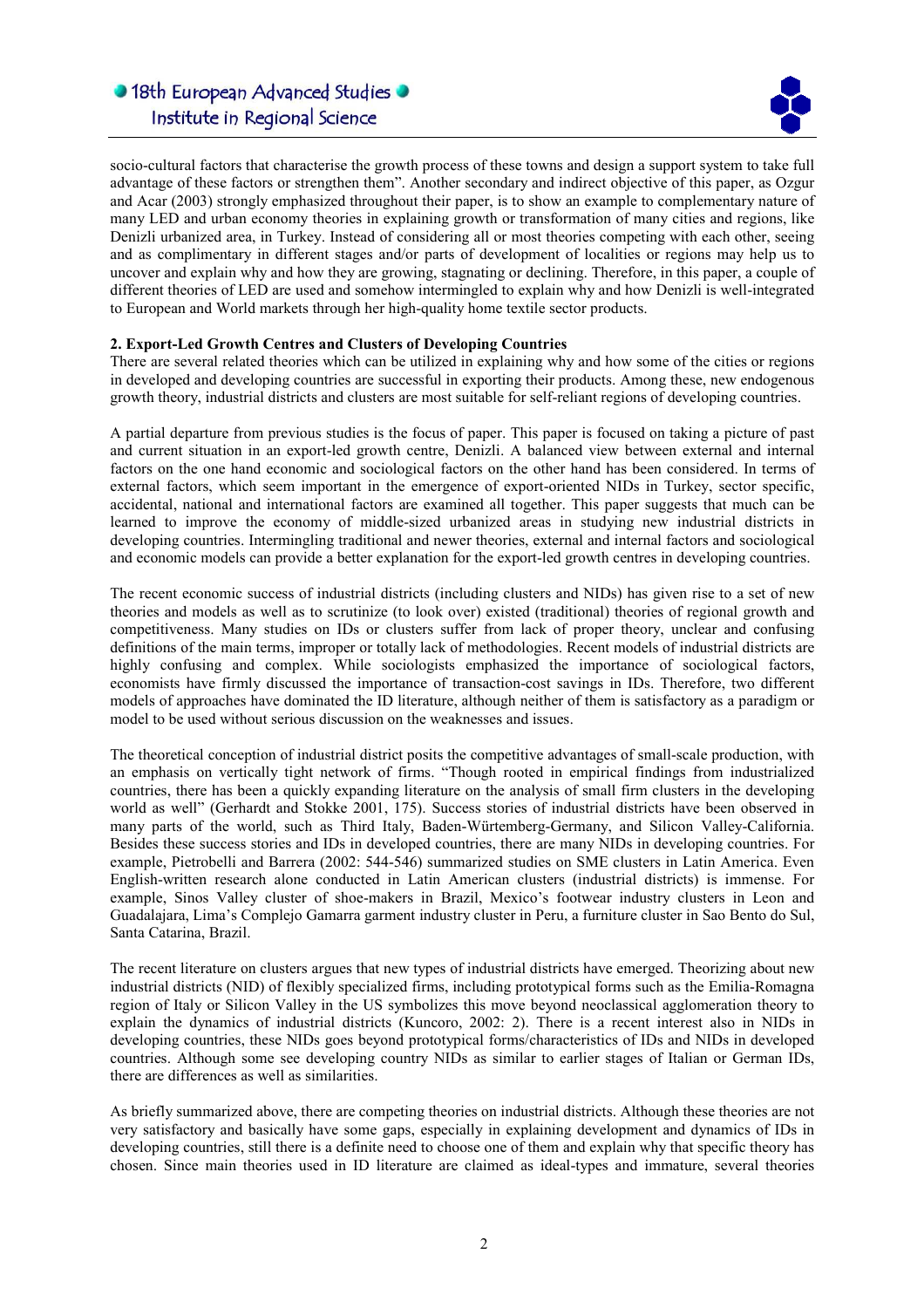

should be considered at the same time. There are various different definitions of IDs and many different ID types have been identified in the extended literature.

l

Markusen, based on a survey of US metropolitan growth during 1970-1990, introduced at least three types of additional industrial districts, namely the hub-and-spoke districts, satellite industrial platform districts, and statecentred districts (Markusen, 1996) In the recent literature, it is also argued that the Marshallian external economies alone are insufficient to explain cluster development. Theories of industrial district neglect the conscious pursuit of joint action, which is a significant situation in Denizli textile sector, overrate the success of small enterprise clusters and underrate the strength of large corporation, and fail to distinguish between incipient and more advanced stages of industrialization (Schmitz and Nadvi, 1999: 1504-1507 in Kuncoro, 2002: 2).

According to Kuncoro, the key hypothesized factors of "New Economic Geography" (NEG) are unable to explain the uneven distribution of SME manufacturing activities (Kuncoro, 2002: 1). NEG factors (economics of scale, increasing returns, and imperfect competition) are assumed the key factors in explaining spatial concentration of "large and medium establishments" (LMEs) in and around urban regions (Fujita, Krugman, and Venables, 1999: 345-346; Krugman, 1996). Yet, the explanatory power of these factors is questioned when one attempts to illuminate SME clustering. This suggests that NEG virtually ignores the role and presence of SCE in the regional clusters" (Kuncoro, 2002: 1). "Product specialization stimulates the division of labour, enhances product differentiation to obtain competitive advantages, and increases the flexibility of the productive process, in consequence of its decentralization in smaller production units, and of the product, to respond to variable market conditions" (Pietrobelli and Barrera, 2002: 542).

### 4. Transformation of Turkish Economy and Spatial Shifts of Manufacturing Industries

While it is very difficult, if possible at all, to untangle preciously the role of national versus local actors and factors contributing to the emergence of NIDs in any country, it is still important to maintain a distinction between the two and there is a definite to consider and analyse both local/regional and national factors for better understanding NIDs development. Global / international dynamics and factors are also play major roles in the rise and fall of IDs in any given country. Therefore, studies solely or heavily focusing on one of these three level factors will not be complete.

#### 4.1. International Level Factors, Actors, Dynamics, and Policies

Urban regions face the challenge or take advantage of increasing global, national and local change. "Most of what has been said about cities in a globalized world has been concerned with large metropolitan cities" (Löfgren, 2000: 501). According to Wolfson (2000) "globalization poses paradoxical challenges for cities. While some of the impacts of recent economic trends have made cities vulnerable to fiscal decline, others have presented them with new opportunities. On the downside, economic globalization has resulted in shifts in production patterns that have hurt some cities while benefiting others" (Wolfson, 2000). Denizli, basically, among those cities, which benefit from globalization in last two decades; however, globalization sometimes hurt Denizli economy greatly.

The fall of international trade barriers and the reduction of international transportation costs, many other developments allowed capital to take advantage of global differentials in labour costs (Friedmann and Wolf, 1982). As a result, there has been a shift of some types of manufacturing firms have been moving away from not only more developed to less developed countries (Wolfson, 2000) but also from central and/or oldest industrial urban regions to NIDs and other peripheral locations to satisfy space, labour cost, environmental sanctions and transportation requirements. It should be noted, on the one hand, countries like Turkey, China, Pakistan are successfully cover the increasing demand in home textile, within these countries few cities or urbanized areas are leading in this or other subsectors of textile. During 1970s and 1980s, entrepreneurs in Denizli bought secondhand textile machines from Bursa, which is always a major textile sector of Turkey. By selling some of their textile machines to Denizli, Bursa has shifted from towel and bathrobe production to other subsectors of textile like apparel, garment and linen, Denizli become a leading towel and bathrobe producer not only in Turkey but also in the world. It is interesting that, although Denizli has long-run experiences in many types of textile production, they almost suddenly become world capital of middle-to-high quality towel and bathrobe production.

"Industrialization is an end goal for most developing countries. The path to achieving it, however, has proven to be long and difficult" (Gerhardt and Stokke, 2001: 175). The debate on the industrialization strategy in developing countries has recently focused on the possible lessons to learn from the success of SMEs-based industrial districts (Pietrobelli and Barrera, 2002: 542).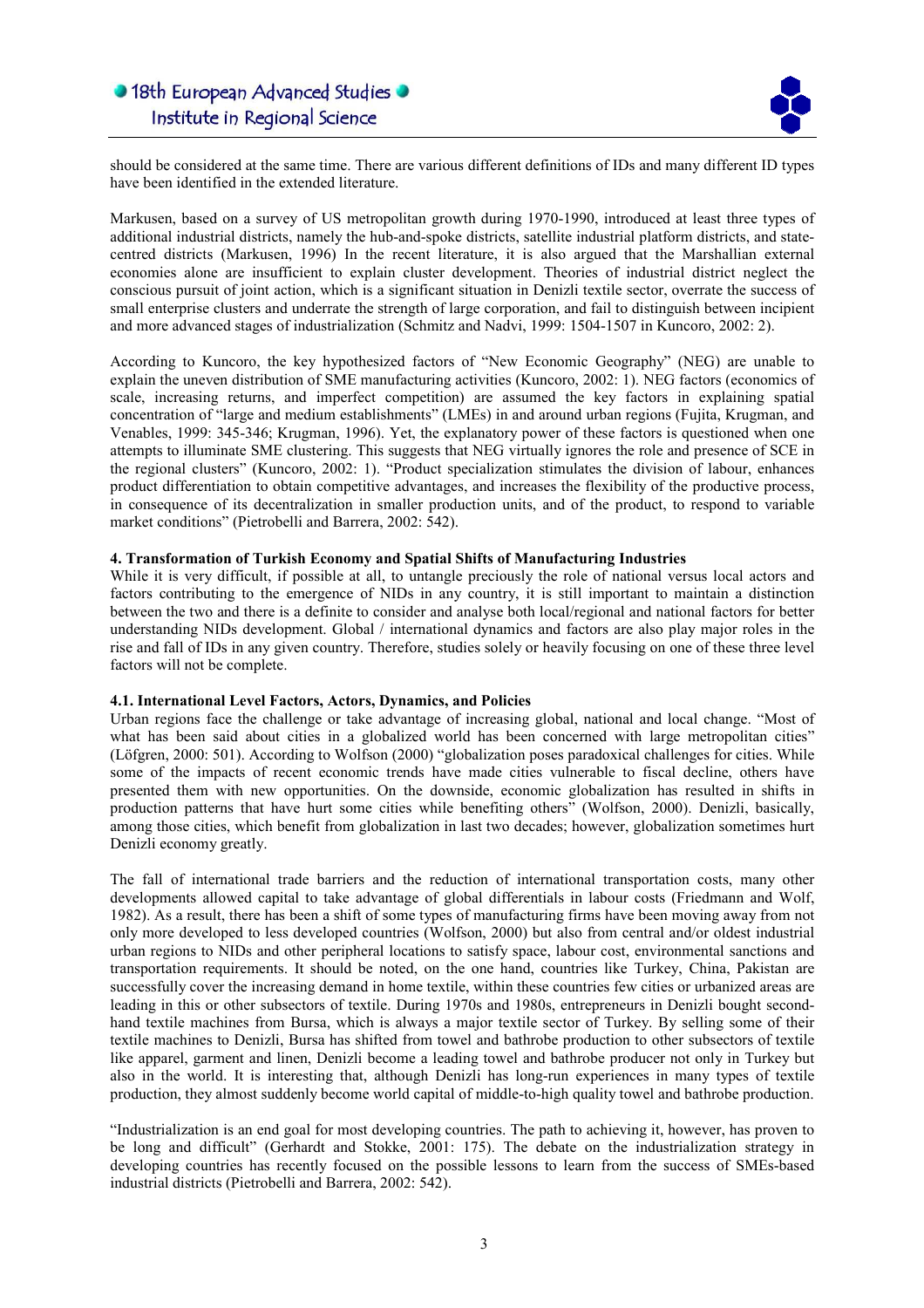

### 4.2. National Level Factors, Actors, Dynamics, and Policies

Before 1980, it was believed that import substitution economic policies, which resulted in concentration of factories in or close to major consumption centres, is the best for Turkey. Due to extensive economic problems of this policy, in 1980, Turkish government decided to shift from import substitution and self-reliance economic model to export-oriented and competitive economic policy. A process of structural transformation has been occurring in the Turkish economy since 1980. In parallel to this transformation, Turkish economy has shifted from import substitution economic model to export-led/oriented growth model. During first model, employment of Turkish economy was heavily agricultural sector-based and increasing manufacturing sector employment. The objectives of Turkey's major economic reform of 1980s are to correct the severe inward orientation of the previous era and to create a competitive economy with the world market. Despite some problems, the recent export-led growth model/policy of Turkey has created a significant number of new centres of industrial growth or new industrial districts in other words. These new industrial districts have challenged the dominance of the Marmara Region where Istanbul, as the major industrial centre, is located. This paper is basically about this challenge and how and why these new industrial districts are emerged despite long and strong dominance of Marmara Region in the Turkish economy.

l

"Turkey operated with a closed economy for 60 years. From this experience, a particular country wide spatial pattern and national economic network with a strict hierarchy of settlements was generated. Istanbul, with the largest concentration of economic, commercial and financial activities stood at the top. The state was in a safe position to control this hierarchy via direct investments in a locality, or the allocation of subsidies to the private sector. Under these circumstances, all the particular towns and localities could do was to simply fill the predefined vacant positions; with no real competition among them … The most striking feature of this new economic map of Turkey has been the emergence of towns and localities that escaped the state's control. Entrepreneurs in a number of towns managed to seize the opportunities to get directly integrated into the global network of production and, by-passing Istanbul, started to produce directly for the global market. Of these socalled 'Anatolian tigers', Denizli, Çorum, Kahramanmaraş and Gaziantep are the ones that have registered the most striking rates of growth. Denizli, especially, is the one that seems to have attained the most stable position in the global network. Today, the town appears more as a part of the global textile network than a part of the national economy" (Işık, 1997).

Export-led growth policy of Turkey with somehow proper mechanisms and funds made localization economies as important as urbanization economies. Structural transformation of Turkish economy resulted with spatial transformation and dispersion of manufacturing industries in Turkey. Economic transformation policies and practices combined with entrepreneurship and indigenous capital in some Turkish cities/provinces created new industrial districts. Before 1980, major industrial districts were Istanbul (in the North, Marmara Region), Izmir (in the western coast, Aegean Region) and Adana-Iskenderun (South, Mediterranean Region). Some other smaller cities/provinces beyond these main industrial districts had also significant manufacturing industries; however, with the exception of Eskisehir near Ankara, all these were extension of the above-mentioned three main industrial districts. After 1980, and especially during 1990s, many new industrial districts have appeared all around Turkey, mostly independent of main (old) industrial districts with help of new export oriented economic policy and other reasons. Some of these NIDs in Turkey either start and/or dramatically increase their exports of manufacturing products.

While not without problems, the globalisation process and the relatively higher rate of economic growth in Turkey have created a significant group of winners which have not been limited to big cities or neighbouring cities of metropolitan areas (major consumption centres). A number of new centres of industrial districts have emerged in inner Anatolia, challenging the industrial dominance of Marmara region and few other metropolitan areas. The emergence of these new centres has been strongly associated with successful small firm development and heavily oriented toward production of domestic and international markets. Kayseri, Kahramanmaraş, Konya, Çorum, Karaman, Gaziantep, Denizli are the leading and successful NIDs of Turkey.

Most of these new industrial districts are specialized in textile sector; others are specialized in various subsectors like food processing, machinery, auto parts and stone based industry. Some new industrial districts have a diversified economy in terms of markets (regional, domestic, European, other countries), products (i.e. food processing, textiles), and technology. Few districts are highly specialized in a single sector (i.e. textile in Denizli, stone-based in Afyon) and even in a single product or subsector (i.e. bath towels in Denizli, marble in Afyon). However, others are highly diversified economies, like Gaziantep, Mersin, and Eskisehir. SMEs play highly important roles in these districts. Some districts heavily utilize indigenous capital and local entrepreneurship,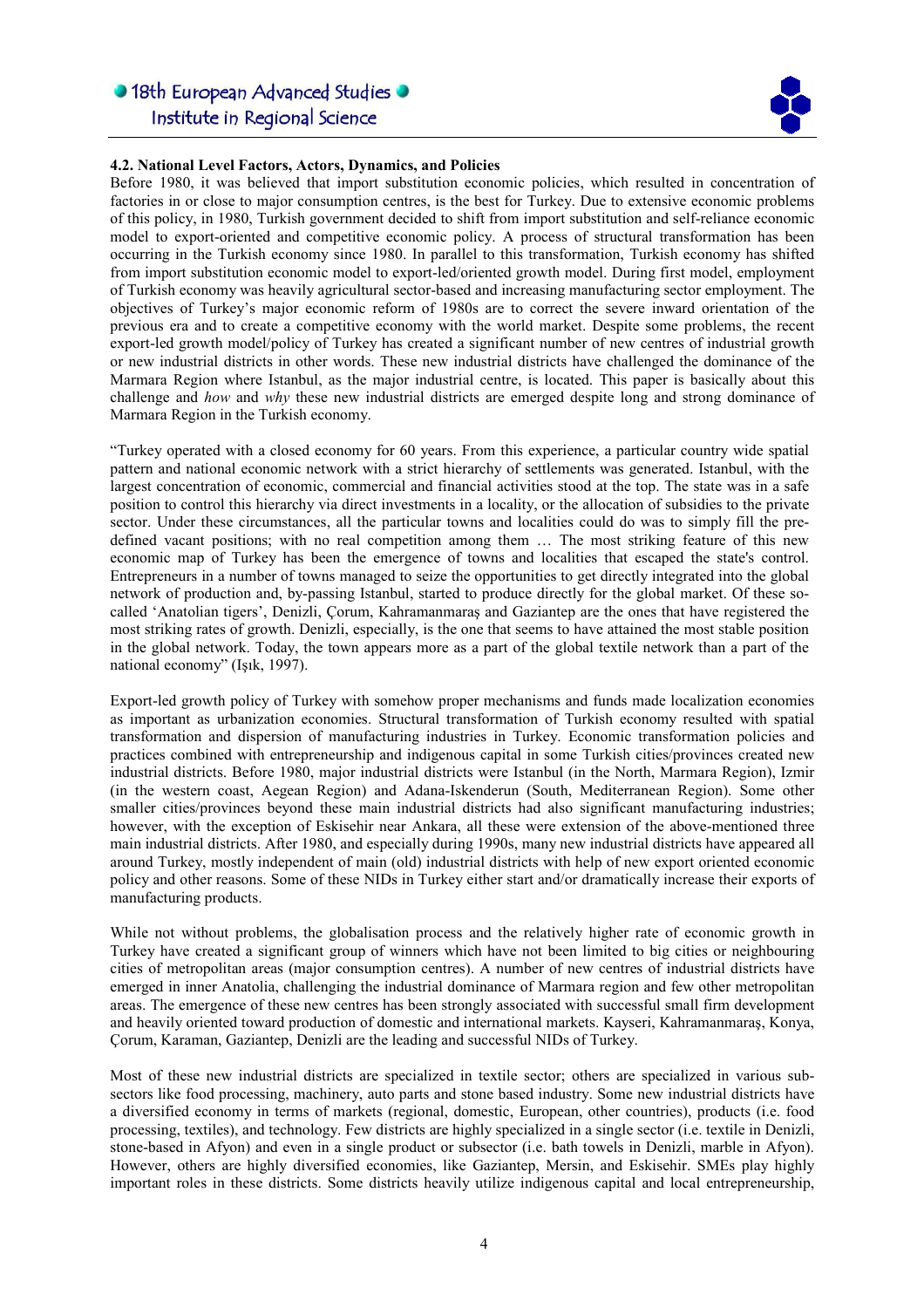

like in Denizli and Gaziantep. Unlike others, the share of manufacturing exports in Denizli is highly significant, and roughly half of export products go to Europe. Although the share of European markets within Denizli's export value is changing from year to year, it generally exceeds 50 percent and even reaches up to 71 percent.

l

A research by Filiztekin, using a panel data on Turkish private manufacturing industry from 1980 to 1995, indicates that "backward and forward linkages seem to be a strong determinant of the industrial growth in Turkey. Highly dense areas attract firms at the beginning, but over time congestion drives firms out of such centers" (Filiztekin, 2002: 2). Therefore, major firms in metropolitan production/consumption centers either open their new/additional production units (factories) in the periphery or totally close the main factories and move to somewhere in Anatolia. Major companies or holdings in Turkey, to open their new or moved factories, sometimes prefer to be very close to major cities where their head offices and/or old factories are located. But in some cases, they move far away from major consumption centers, keep their head offices and support services (such as financial, marketing) within metropolitan areas, however, move production units to inner Anatolia.

During 1990s, the high growth rates in employment and export in Turkey have realized especially in flexibly organized and labour-intensive sectors. With the effects of neo-liberal policies during 1980s and 1990s in Turkey, the role of labour unions and the real wages index has reduced dramatically (Armatlı-Köroğlu, 2004: 87). "Under these circumstances, labour intensive sectors gain cost advantages in the global markets (Pınarcıoğlu, 2000; Erendil, 1998; Armatlı-Köroğlu, 2004: 87-88).

### 4.3. Regional/Local Level Factors, Actors, Dynamics, and Policies

"Industrialisation in the Anatolian towns is in a way a continuation of traditional production in a more efficient and systematised manner" (Özcan 2000). "Despite the continuity, however, the scale and the character of the industrial diffusion are no longer confined to traditions and to a few original industries. We see an increasing pace of diversification in city economies" (Özcan, 2000).

### 5. Denizli Economy in a Nutshell and Denizli as an Example of Export-Oriented Province in Turkey

To tell a comprehensive story of the rise of any given region or locality over time, we need to take into account both the evolution of certain industries as well as policy changes occurred during the same period at global, national and regional levels. In the Denizli Province case, by reviewing critical global and national changes in the textile sector production and trade trends over time, the study claim a better understanding and analysis of Denizli textile sector dynamics. It is assumed that the emergence of Denizli as a NID is highly related with development and changes in the national and global textile sector.

Denizli, appearing on the top of the list of Turkey's new industrial districts, has become a textile pole specialized in towel and bathrobe production". Denizli is the fourth largest textile producer in Turkey, following İstanbul, İzmir and Bursa. However, it is called the world capital of linen, towels and bathrobes. Textile sector in Denizli is highly specialized and successful in producing and export in these subsectors. Although Denizli don't host largest groups of textile producer firms, it has one of the largest exporters of textile products.

During Turkey's state-centric Keynesian economic policy period (1930-1939), one of the 20 new factories under control and management of SEEs had been established in Nazilli, near Denizli Province. The printing and dyeing factory founded in Nazilli (a district of Aydın) was an important state establishment for the region. The producers in Denizli took their fabric to this factory to be dyed or printed and with this connection, communication with tradesmen were also possible in the district (Özelçi, 2002: 149).

"Apart from textiles, the main crafts are iron and metal work, food processing, plastics, wooden furniture and tanning workshops. A new business site has been established recently for tanning, one the oldest crafts in the city. The iron rolling mills are not only crucial for manufacturing industry in Denizli but they have also made a market niche in Izmir and other cities in the Agean region" (Özcan, 1997: 71).

Denizli Province is not, or actually was not, only famous with its various types of textile products; it is, or was, also famous with hand-made knife production (Yatagan town of Serinhisar county), stout and shoe production (Yeşilyuva town of Acıpayam county). Yeşilyuva town of Denizli Province was famous with stout leather during late Ottoman and early Republic periods; this town itself/alone, for a while, was controlling 90 percent of stout production in Turkey.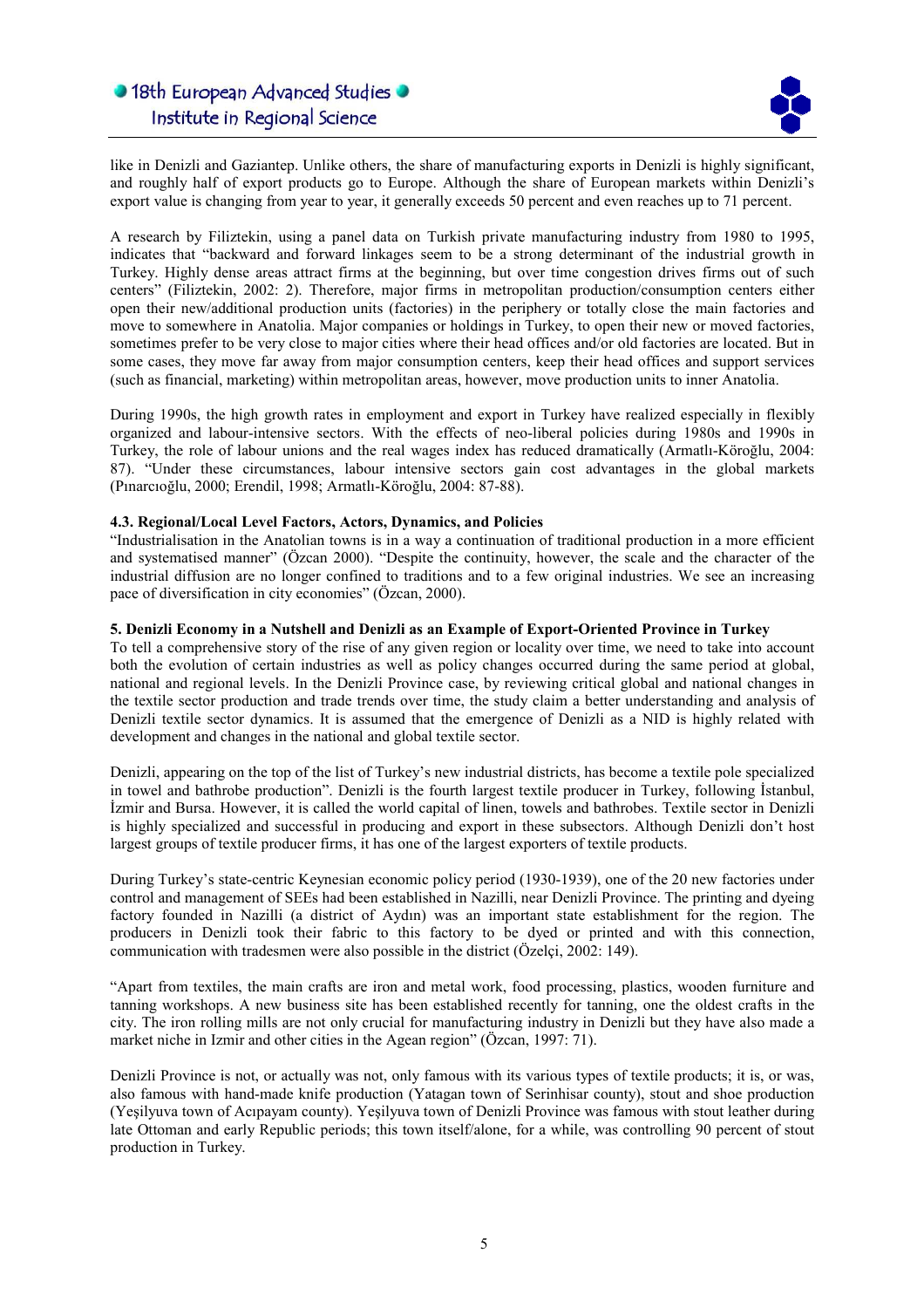

"Despite and presence of large firms, the city economy is still dominated by small businesses in the manufacturing, commerce and service sectors. … However, the largest share of local exports belongs to a small group of large firms. … International tourism has been developing fast in recent year and the city is visited by more than one million tourists every year. Its location along the popular tourist routes of Izmir, Antalya and Cappadocia increases Denizli's potential to attract a larger number of tourists. This potential encourages service investments in the town, as well as creating business opportunities for other sectors such as construction" (Özcan, 1997: 71).

l

The export numbers of textile from Denizli (over 1.5 billion dollars) is now (2004) exceeds to what Turkey in 1980 exported (700 million dollars). Total export of Denizli, including all types of textile and other non-textile products such as travertines exceeds now 1.5 billion dollars, a dramatic jump from the 1980 numbers, which were under 10 million dollars at that time. Denizli's share in Turkish export value of 60 billion dollars is significant since there are 81 provinces in Turkey and population of Denizli Province is little bit over 1 percent within population of Turkey.

Theoretically speaking, as summarized by Filiztekin (2002, 4-5), Combes shows that when firms produce homogenous goods and face imperfect competition, specialization enhances employment growth. In a different setting, when production contains several intermediate each of which is characterized by increasing returns to scale, is in Krugman and Venables, firms prefer locations where they can have a large number of upstream and/or downstream firms. In that case firms prefer diversity.



#### 6. Development and Dynamics of Home Textile Industry/Production in Turkey and in Denizli

"Blankets, bed sheets, table cloths, bathroom and kitchen linen, curtains, tulles, bed spreads, wall coverings, sleeping bags, mattresses, quilts, pillows and decorative-use woven fabric are included in the home textile product group. In the Turkish home textile sector, production comprises cotton products to a great extent. The need of raw materials and intermediary goods is satisfied mostly domestically. Cities in which the production of the sector concentrates are Bursa (towels, sheets, and tulles), Denizli (towels, sheets), Istanbul (sheets, tulles), İzmir, Gaziantep, Kayseri and Uşak (blankets). The organized industrial zones in Gaziantep and Eastern Thrace (Çorlu, Çerkezköy) are the recent favourites of the sector by their large, integrated plants. Although these integrated plants doing large-scale production have been around since the 1990s, the majority of producers in the sector are owners of small and medium scale enterprises. Having been driven towards exports, in the sector, some famous, foreign brands are produced under licenses while companies also export with their own brands, nowadays" (İşgören and İşgören, 2004).

The leading textile cities in Turkey have traditionally been Istanbul, Bursa, Adana and Izmir; however, during export-oriented economic policy of 1980s and afterwards, they have been challenged by Denizli, Gaziantep, Kahramanmaras, Tekirdag and Corum. The leading centers of towel and bathrobe production are Denizli and Bursa Provinces (Öz, 2004: 84-85). Turkey is in the top three in the world in towel production. Employment in Denizli accounts for more than 50 percent of the Turkey's total production of towels and bathrobes (Öz, 2004: 85).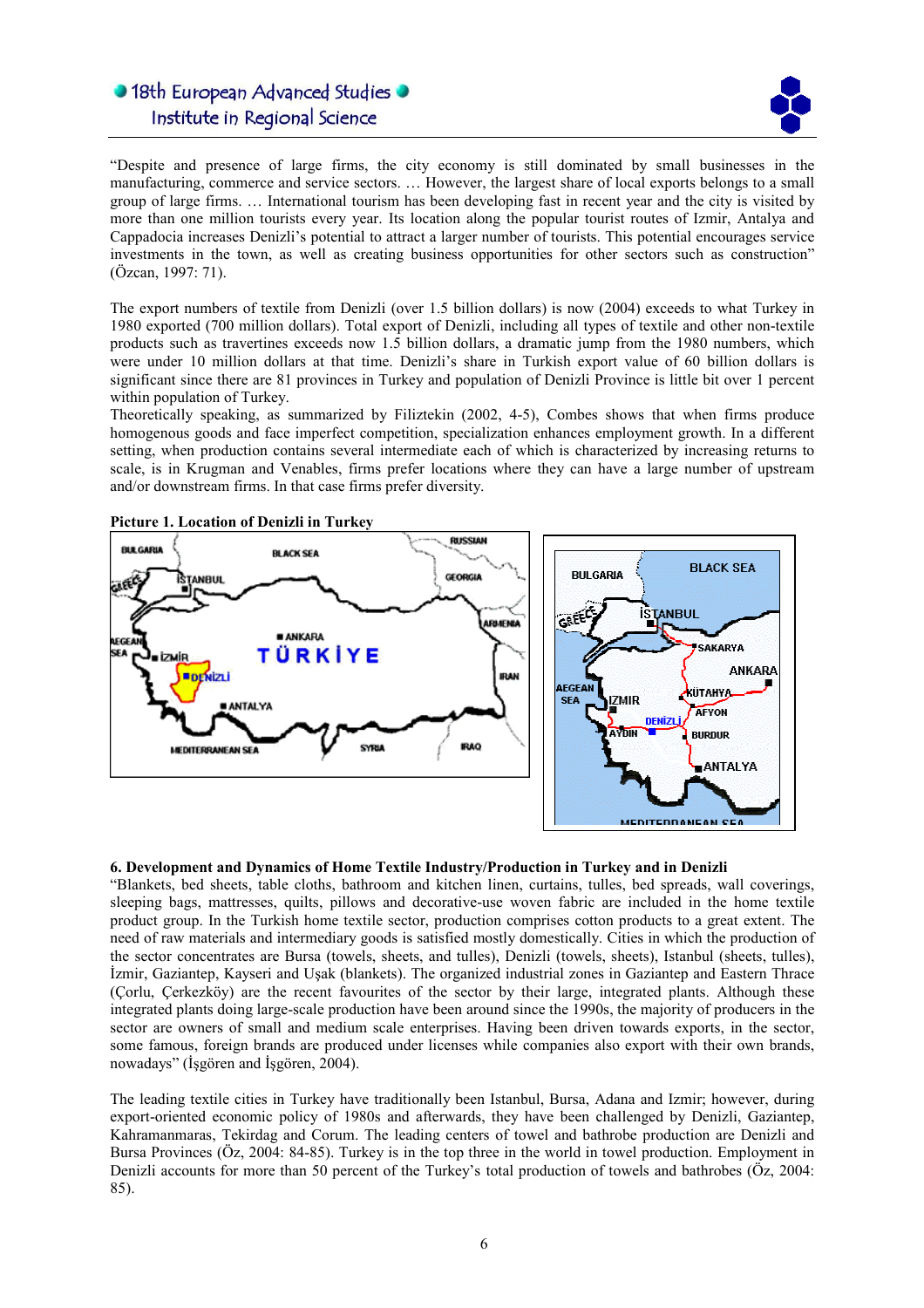

"Especially with the supreme quality and wide product spectrum in production of curtains, embroidery, guipure, towels and quilt covers, the Turkish home textile industry proceeds on the way to becoming one of the world leaders. Between 1997-2003, Turkey stepped in among the top 5 exporters in the world home textile sector which saw a worldwide elevation of 21% in exports from \$14 billion to \$17 billion. The sector's imports illustrate the US having a 30% share, Japan and Germany with shares of 10%, UK and France with shares of 6%. In exports, China takes first place with a 22% share. Behind China are Pakistan (9%), India and Turkey (7 % each) and Portugal (5%). Raising our home textile exports, which are now one quarter of Chinese exports of home textile products, especially in the US market --a substantial buyer with its 30% share in home textile-- is considered to be an essential goal for the future ... The sector's share in Turkey's total exports was 4% in 2003 and 40 % in textile exports. In the same year, Turkish home textile exports grew by 25% and became \$ 1,992,736,937. The bulk of Turkey's home textile exports have been going to Germany for long years. In recent years, our exports to the US have come close to our exports to Germany. However, despite the growing exports to Germany, the US and the UK, there was a fall in market shares. Strikingly, although Turkey should have sought for ways to enlarge its market shares in home textile exports to these countries, other countries were allowed to sneak in" (İşgören and İşgören, 2004).

l

The share of towels and bathrobes production within Denizli's textile production is 60 percent. 664 companies are direct exporters in all branches of textile. 25 companies are active in upholstery fabrics, 49 in drapes and sheers, 137 in bed sheets and other home textiles, 103 in kitchen textiles and table covers, 96 in bed covers, and 93 companies in blanket and similar products. 230 companies produce bathrobes and towels. This volume draws attention even when compared to the economic size of İstanbul. Denizli's export capacity has been growing continuously since 1996, increasing two and a half-fold in 7 years. Denizli's exports to Germany were \$204 million, \$165 million to the U.S., and to England, \$142 million; they exported to 95 different countries in 2003. According to the 2003 records of Denizli Textile and Apparel Exporters Union, 71% of the city's total exports are made to the E.U. countries; this ratio shows an increase of 30% compared to last year.

### 7. How and Why Denizli Has Been Successfully Integrated into European and Global Markets

#### 7.1. Wages, Labor Force

Labour wages can exhibit the comparative advantage of the region from one side but also the way of growth, such as low road to growth or high road to growth. Although low wages can be interpreted as part of comparative advantage, this may indicate the existence of many under qualified employees, so that long-term economic development, which depend on qualified and skilled labor force, may be (halted) negatively affected (Özelçi, 2002: 140) .

Briefly to say, multiple earning strategy of family members is relevant in Denizli. "The multiple earning strategy in Denizli causes a total decrease in the labour costs. The young girls are ready to work for lower wages than others in the labour market because they are not obligated to maintain the whole family but support their own expenses by their wages. Similarly, every member of family, as well as fathers, works for the same target that nobody aims to meet whole family budget, but partial expenses of it. The result is a combined shrinkage in the labour costs in Denizli" (Dikmen, 2001b). Therefore, Denizli has less than half of the Turkish wage average. "Participation of women into the labour force causes the decrease of labour costs like Denizli. The multiple earning strategy prepares the conditions for the workers to consent wages not to meet family expenses wholly but partially" (Dikmen, 2001a)

"A comparison of international labor costs in the textile industry reveals that the wage rate in Turkey, at about \$2 per hour, is much lower than in developed countries (for example about \$17 in Italy and \$22 in Germany) but higher than in some other developing countries. For instance in China, India, Pakistan and Indonesia, the rate can be as low as \$0.5-0.6 per hour (SPP, 2001; Öz, 2004: 90-91).

### 7.2. Location, Natural Resources, Infrastructure

"Although Turkey is amongst the world's top ten producers of cotton and the best quality of cotton in Turkey is grown in the Agean region, where Denizli is located, Denizli has to import around 30 per cent of its cotton yarn requirement as cotton production falls short of the domestic demand. However, the local availability of highquality cotton was of great advantage to the cluster in the early years of its development, and more recently it has enabled the firms to build up a reputation for quality" (Öz, 2004: 88, 90).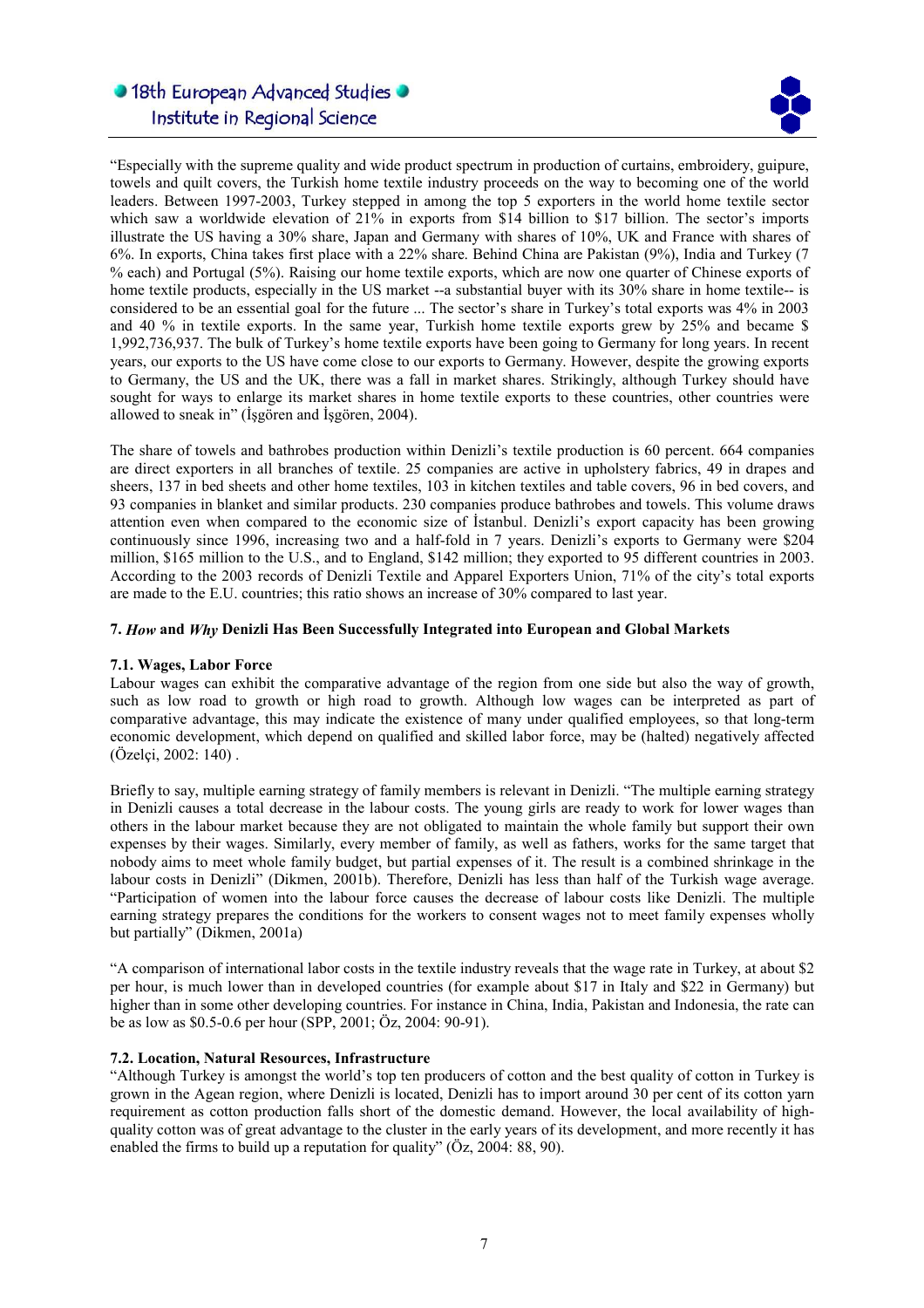

Denizli is lucky to have a diverse economy. Apart from industrial and service firms, some part of it also has a fertile agricultural hinterland, and rich historical and natural resources. The character of farming and rural prosperity has a strong effect on the economy of the Denizli Province. … Mechanization in agriculture began earlier in some part of Denizli than other provinces. Therefore, the average productivity in farming generally is higher than the national average. Farmers are, in general, prosperous and consequently social and physical services are good in rural areas (Özcan, 1997: 71).

l

## 7.3. Specialization, Production Types, Technology Usage

Denizli has faced significant challenges and difficulties in terms of its competitiveness during last three decades. For example, major part of the export-oriented textile economy of Denizli followed a pattern alongside the less desirable and or competitive products that were abandoned by major manufactories previously located in such cities/provinces as İstanbul and Bursa (Pınarcıoğlu, 2000; Özgür and Acar, 2003).

Most of the manufacturing firms in Denizli are either traditional industries or they are largely dependent upon imported and expensive foreign technology. (Turkey is one of the leading textile machines importers in the world) (Özgür and Acar, 2003). "The majority of SMEs are technology consumers rather than producers" (Özcan, 1995). "At the beginning of the 1970s, Denizli was a backward region of Turkey with little expectation for any success. The unprecedented economic growth of Denizli, which is called as the textile miracle of Turkey, depends on the integration to the global production networks after the 1980s."(Armatlı-Köroğlu, 2004: 105)

According to Dikmen (2001b) "industrialisation gained momentous in the periphery, or at least in certain parts of it. On that account, the production overflow created a new hierarchy in the world where peripheral producers are in more need and dependence to the core countries' directives and orders". What is striking in the economic development of Denizli is that at the beginning of the 1970s it was a backward region of Turkey with little expectation for its recent success. It is for this reason that Denizli deserves the tag of being an Anatolian Tiger. Unprecedented economic development of Denizli also owes much to its specialisation in the textileproduction through which it has been articulated into the global production networks and markets since the early 1980s" (Beyhan and Armatlı Köroğlu, 2002: 2).

### 7.4 The Direct/Indirect Roles/Contribution of Government and Turkish/Denizlian Migrant Workers Abroad

Almost all textiles were produced by hand until the 1950s in Denizli and its townships. In 1953, the Sümerbank Clothing Factory was established with new technology and became an immediate stimulant to the local industry. By the 1960s, the textile sector of Denizli had reached the point where growth continued without almost any state investment. State incentives, which have given to large investors in priority development areas, gave to Denizli only for a short-time during early 1970s. It is claimed that this incentives helped Denizli to acquire some big investments in the early 1970s (Özcan, 1997: 72).

In "1964, the Sümerbank factory began to produce fabric and initiated printing and dying operations (Erendil, 1998). "As a result of this new policy/operation of state owned factory, Sümerbank, small textile producers were no longer able to get cotton-yarn as cheaply and easily as before and had relatively lost their importance in the Denizli economy" (Armatlı-Köroğlu, 2004: 108). Although the operations of many small textile producers had slowed down in the end of 1960s (Eraydın, 2002), in the 1970s, with the establishment of few private cottonyarn factories, small firms again gained importance in Denizli (Pınarcıoğlu, 2000; Armatlı-Köroğlu, 2004: 108).

During the 1970s, two important factors were experienced for the development of Denizli (Armatlı-Köroğlu, 2004: 108). Firstly, in 1973, Denizli was designated as a province having priority for development (Mutluer, 1995). The second important factor in the economic development of Denizli in the 1970s was the investments realized by the Turkish immigrants working abroad, especially in Germany (Armatlı-Köroğlu, 2004: 108). It is influenced Denizli economy positively in the long-term, however, most of the Turkish immigrants lost their savings in the companies established in Denizli. "As with Kayseri and some other medium-sized cities, many joint venture investments were made in manufacturing by Turkish migrants abroad. Only a few of these survived" (Özcan, 1997: 72).

During the Second World War, the number of SME textile cooperatives in Denizli increased, because Sümerbank, a large state owned cotton yarn factory, employed the cooperatives for the distribution of cotton yarn (Erendil, 1998; Armatlı, 2004: 107). With the help of cooperatives, small textile producers began to learn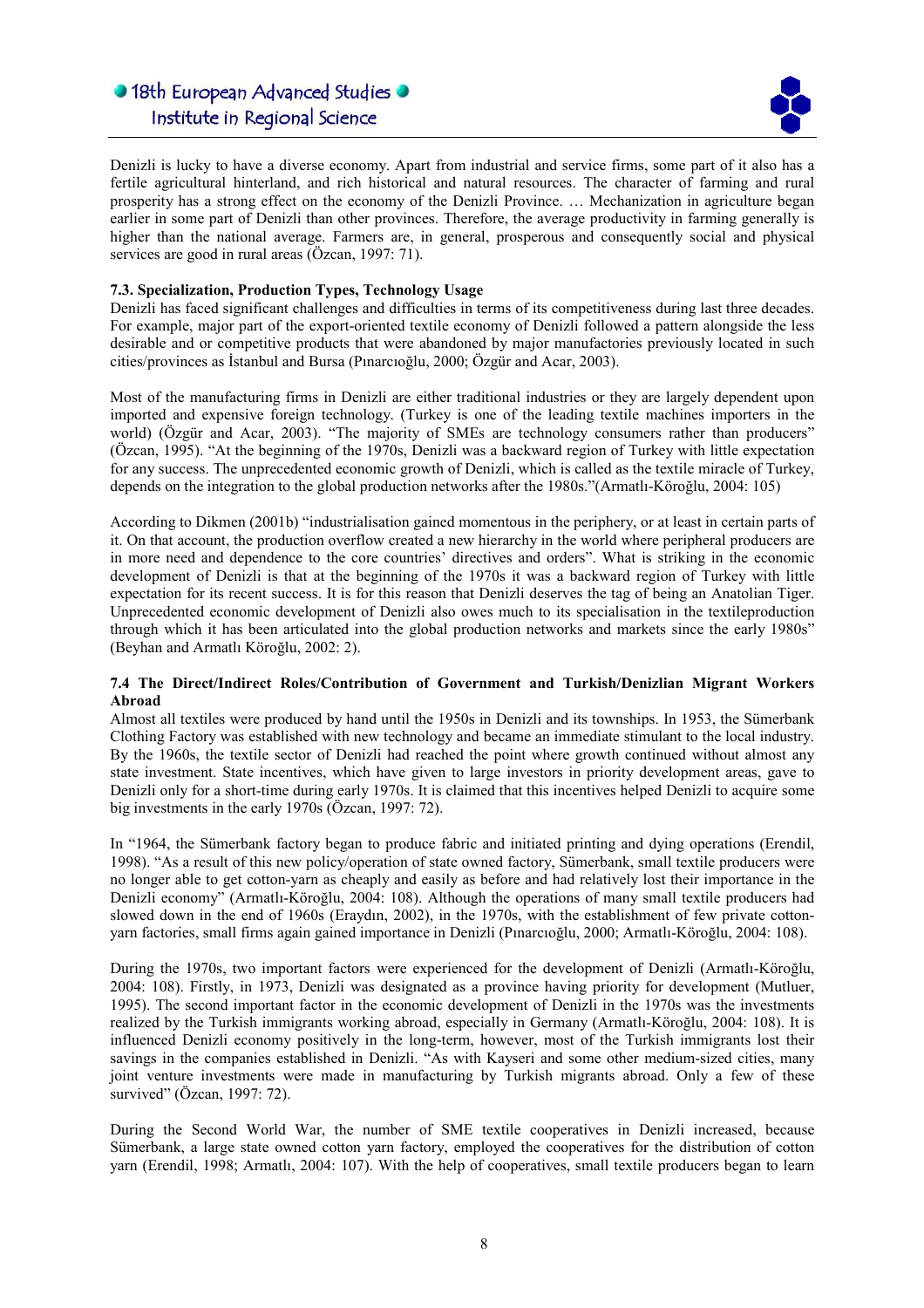

the collective responsibility and develop a tradition of mutual trust-support, which have played important roles in the growth process of Denizli (Eraydın, 2002; Armatlı, 2004: 107).

l

### 7.5. Entrepreneurship, Accidental Happenings, and Historical Experiences

Weaving artisanship had been important in Denizli province since the antique period. Ancient Denizli (Laodikeia and Hierapolis antique cities) had been an important textile centre of Anatolia and had been famous for its textile products (Gökçe, 2000). Its historical background has played significant roles in the emergence of Denizli as one of the leading new industrial districts in Turkey. For example, the 1891 census shows that there were 190 looms at the centre of Denizli, 185 looms in Tavas, 784 looms in Sarayköy and 640 looms in Buldan, all of which are counties of Denizli Province. These traditional artisanal works and crafts has transformed during 20<sup>th</sup> century with many important stages. For example, according to the industry census of 1927, textile production in Denizli Province was abundant. Backward and forward linkages in Denizli are also strong. Different sizes of Denizli firms have entered global production and marketing networks, whereas there are still heavily of totally national market-oriented firms.

The establishment of Denizli Chamber of Industry and Commerce dated 1926. At the end of 1940s, small producers in Denizli, especially in Babadağ County, have established successful yarn cooperatives. Besides setting up yarn cooperatives, the first initiations to collaborate for production appeared in the Province especially among the producers of Babadağ. In 1948, nearly 50 producers came together for a collective production. This nucleus group would then settle to the centre of the province and develop their partnerships either by cooperating or by diverging during the different phases of industrialization in the region and would become leader actors in the economic development of Denizli (Özelçi, 2002: 79).

For the easy provision of yarn and to eliminate the merchants who were engaged in selling yarns and subcontracting, a cooperative had been established in Kale, the first one in the Province, in 1935. Then in the same year in Buldan, and in 1936 in the centre of Denizli and in Kızılcabölük, cooperatives had been established. (Özelçi, 2002: 149). In the 1940s, production was organized in various districts, such as Babadağ, Buldan and Kızılcabölük and to a lesser extent in the province centre. In the beginning of 1940s, there were around 10.000 looms in the province and 90 percent of them were in these three districts (Yurt Ansiklopedisi, in Özelçi, 2002: 150). During Ottoman period, city/municipality of Denizli and especially surrounding towns were also important places in artisanal weaving of various types of cotton-made and wool-made textile production (Mutluer, 1995). "Besides, the related activities such as dying, felt making and manufacturing of carpets had been important in the region. In its weaving history, the region transformed from woollen weaving to cotton weaving due to the cotton production that had became widespread in the region" (Özelçi, 2002: 146). The region of Denizli experienced the semi-colonial period which opened the agricultural sector to the outside market (Özcan, 1995: 83). In the very fertile land of Menderes Valley, which is basically shared by Denizli and Aydin Provinces of Agean Region, high-quality cotton is grown for more than a century long.

 "It is also important to point out the significance of indigenous capital and successful local entrepreneurship in utilizing the opportunities and resources of Denizli" (Özcan, 1997: 70). The Denizli populace is eager to move together. As a result of their collective efforts, province is highly industrialized and become a success story. Definitely, there are other factors influencing the success of Denizli.

#### 7.6. Intermingle of Experiences of Various People and Counties

"During the Ottoman rule Denizli and its townships (Sarayköy, Buldan) were important cloth weaving centres" (Özcan, 1995). The government's control on the distribution of cotton yarns in the country, negatively affected the textile producers especially those of Buldan and Babadağ. The lack of enough cotton yards brought about the first migration tendencies for the producers particularly from Buldan and to a lesser extent from Babadağ. Buldan producers who largely worked for Istanbul and created a close relationship with merchants there started to migrate where they would gradually build a substantial place for themselves in textile trade and production later on. For Babadağ, producers who basically worked for Anatolian merchants, this migration was less dominant. Only a small number of producers preferred to migrate, mostly to Denizli (Pınarcıoğlu, 2000; Özelçi, 2002: 150-151). The success of Turkey in textile is based on our inheritance of the genes of people who created textile and this rich cultural geography (Tuna, 2004).

It can be argued that artisanship of various cotton-made textile products in towns of Denizli Province, such as Babadağ, Buldan and Kızılcabölük, have contributed to the development and specialization in the textile sector industrialization in Denizli. Migration of both skilled workers (artisans) and entrepreneurs specialized in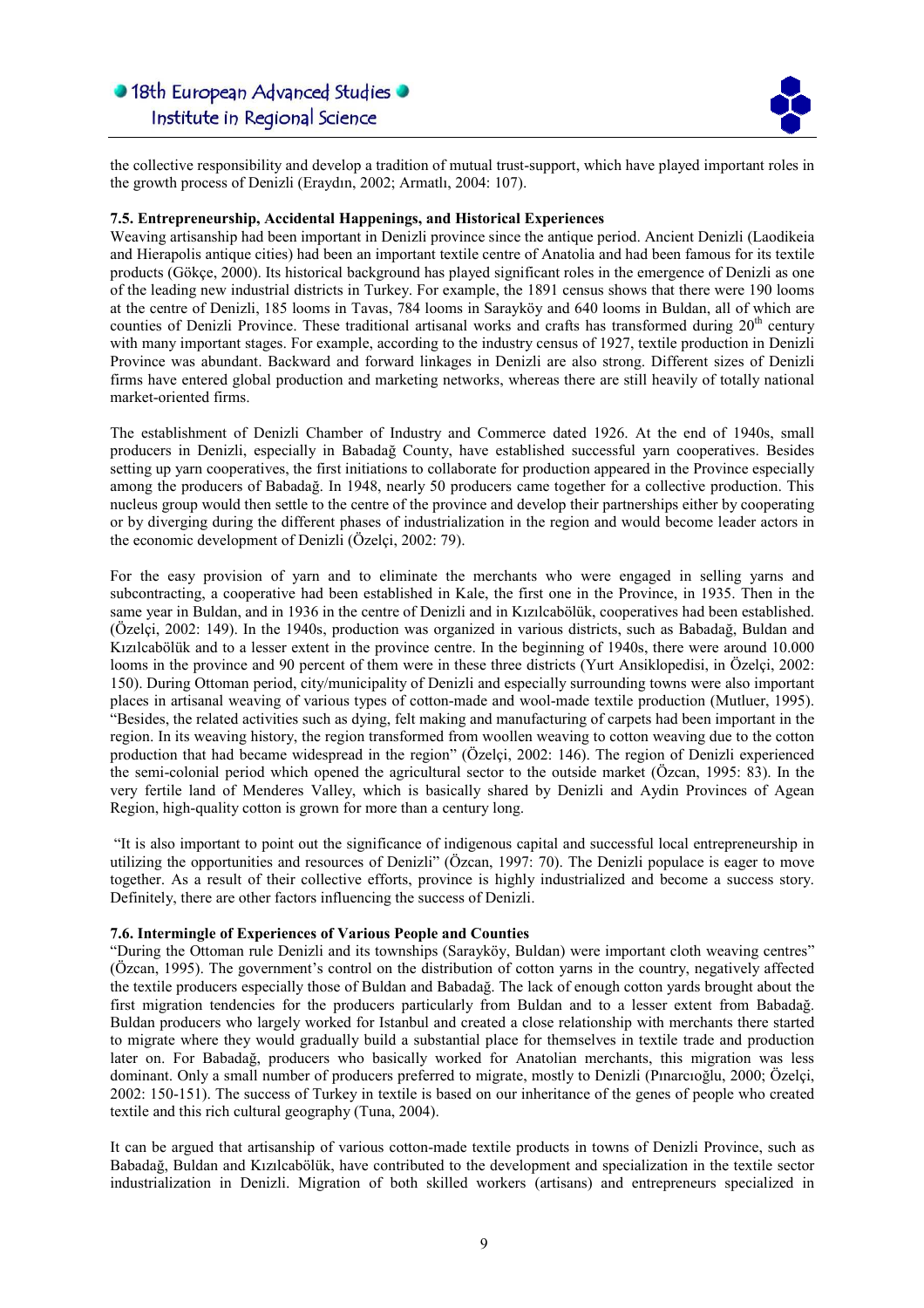

different textile products from towns like Babadağ, Tavas, Sarayköy, Kızılcabölük, Buldan (today, all are located in Denizli province) to the city of Denizli --or in fact central county of Denizli (Denizli urbanized area)- resulted with exchange of information and intermingle of their experience and knowledge. Therefore, a sharp increase in tacit and other forms of knowledge had been observed in few decades starting with 1960s. All these towns were highly specialized and have still some unique characteristics in terms of textile production and trade. Although it needs to conduct several interdisciplinary detailed researches and be a subject of other papers why entrepreneurs and workers migrated from surrounding towns to central county of Denizli Province. It can be speculated/hypothesized that the development of both railway and highway transportation in central county versus continuous isolation of surroundings –above mentioned towns-- even astonishingly today, played a major role. The rapid development of supporting industries, trade and services in the central county both as an optimal central place and as a district/province centre also contributed to internal migration.

l

## 7.7. Existence of Support/Related Services in both Denizli and Izmir

Denizli is relatively close to Turkey's third largest metropolitan area and second largest harbour, Izmir. The distance between two cities is less than 300 kilometres, 110 kilometres is three-lane tollway, the rest is four lane state highways. Province centre has highways to three main directions, and there are additional two highways diverted from these main directions. Out of three highways, two of them four-lane based.

Proximity<sup>1</sup> and reliable railway and highway connection to the Turkey's leading export harbour, Izmir is highly important for the export capacity of Denizli. "The city has a well-developed … transportation system, enough to connect the city to the other centers of country and the global economy with sea links. The global connection of the city is usually through İzmir, a metropolitan city and the second biggest harbour in Turkey" (Dikmen, 2001b).

Besides relatively close harbour in Izmir and reliable and well-maintained road network, Denizli also take advantages from support services for businesses and industry in both Izmir and Denizli.

## 7.8. Sophisticated Practices, Technology and Subcontracting

"… in Denizli where the whole economy was, for a while, dependent on textiles, clothing and weaving, the diversity of production techniques and work practices is remarkable. Sophisticated practices diffused into neighbourhoods and nearby rural towns are also observed" (Özcan, 2000). In Denizli, in addition to the existence of well respected large textile firms, there are also technologically competitive textile machinery producers such as Küçüker Makina Sanayi (Özcan, 1997: 71). Despite lack of or limited foreign capital investment in Denizli, there is a strong subcontracting relation of firms in Denizli with world's giant brand textile firms.

No major direct foreign capital investment in Denizli province has existed in her textile or other sectors. Even investment by entrepreneurs of metropolitan areas and major cities of Turkey is not significant in Denizli. There is only few takeovers and openings in the service sector, basically there are few retailing supermarkets either taken and converted as in the case of EGS to KİPA (KİPA with 5 stores, 4 in İzmir, is now a joint venture with British TESCO) and a major retail store opening by Konya-based ADESE.

#### 8. Conclusion

 $\overline{a}$ 

It can be concluded that there can be successful examples of NIDs in developing countries specialized in traditional sectors such as textile, footwear, clothing and despite crises their success seems to be sustainable by adopting themselves to changing external conditions especially through collaborative efforts, more skilled generations of entrepreneurs, expertise.

"Seen in this light, these economic developments signify a marginal shift for Turkey from a peripheral to a semiperipheral economy. Nevertheless, this is a significant given its historical and regional context. Turkey is the  $17<sup>th</sup>$ largest economy in the world according to its gross domestic product" (Özcan, 2000).

<sup>&</sup>lt;sup>1</sup> Proximity to leading seaports for exporting NIDs and transportation infrastructure and proximity to major consumption centers for focused on domestic markets seems important. For example, Denizli and Afyon (to Izmir), Çorum (to Samsun), Karaman (to Mersin), Kahramanmaras and Gaziantep (to Mersin and Iskenderun) have closer major seaports. On the other hand, other NIDs like Kayseri, Gaziantep, Konya and IDs like Manisa, Bursa, Kocaeli, Bursa, Eskişehir are excellent locations for domestic markets and again these IDs and NIDs are not too far from major seaports. These last ones takes advantage of urbanization economics, since they are either very close to some of the major consumption centers or in the middle of major metropolitan areas. Manisa, Bursa, Kocaeli, Bursa and Eskişehir are located within/inside the triangle of Turkey's the three most important metropolitan areas, named İstanbul, Ankara and Izmir.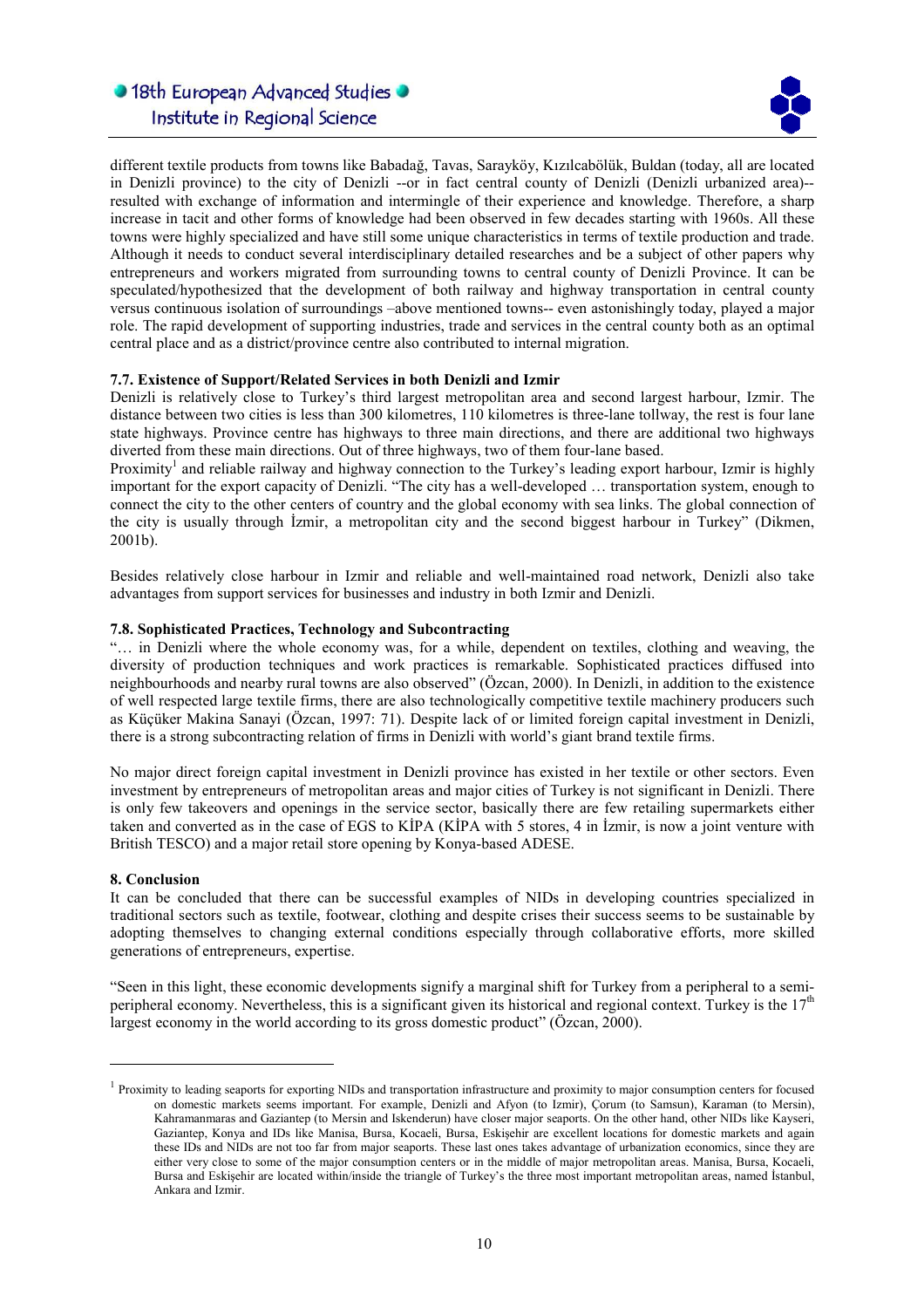

### 8.1. Prospects

In terms of development of its economic structure, Denizli is in the best position comparing other NIDs in Turkey (Özelçi, 2002: 145). Denizli has been developed under somehow different economic and social conditions than other industrial centers of Turkey. Some of the factors and conditions, that have influenced Denizli economy, is unique to Denizli case. Among these unique factors and conditions, are especially crucial. The historical background and geography of Denizli is also significantly different than other Turkish NIDs, so the outcomes and success of the province is also significantly differs than its competitors.

l

As an export-oriented and specialized success story, Denizli Province has able to overcome many crises and difficulties. Despite unsatisfactory economic performance of Turkey since 1990, Denizli's economy continues to grow and diversify. Total export numbers of Denizli and exports to European markets again increases sharply in recent two years, parallel to dynamics and trends in Turkish economy in general and Turkish export composition and numbers in particular. Definitely, Denizli is not free from positive or negative global economic conditions and Turkish economy.

Networks of production, social relations and institutions are highly important as sociologists believe however; they are not the unique sources of competitive advantage. As economic transaction model, innovative milieu model and other models remind us that there are other sources of competitive advantage. Neither social, nor economic factors, sources, and actors solely make a firm or region competitive. Depending on specific conditions, sector, trends and historical background, a combination of several factors and actors result with sustainable higher levels of competitiveness.

Located in the inner part of Southwest Turkey with above 400.000 population, Denizli urbanized area has a fast growing economy. Denizli urbanized area have attracted many social scientists due to its fast economic growth. Importance and success of local entrepreneurship in Denizli makes her interesting for social scientist from various disciplines. It should be noted that Denizli is one of the most extensively studied province in Turkey by utilizing various methodologies, mostly extensive field surveys with key stakeholders and entrepreneurs and secondary data analysis.

#### 8.2. Threats and Problems

Economy and businesses in Denizli Province are facing significant challenges and difficulties such as production of the less desirable and/or competitive products, weakening collaboration among local firms, dependence upon imported and expensive foreign technology, ever-growing competition from domestic and foreign textile production centers, recent crises with many business closures and bankruptcies, heavy specialization in some sub-sectors of textile industry (e.g., linen and towel production), the short-sighted visionof business owners and managers, and insufficiency of professionalism, lack of emphasis on brand name development. Denizli faces increasing competition from other IDs and NIDs both in Turkey and abroad. Denizli is also suffering from senior/central government policies.

"The fact that the quantity restrictions in world textile trade will be removed from 2005 on, will probably create new opportunities alongside certain threats. Production in the apparel sector which requires less costly investments compared to textile, has been shifted to countries like China, Mexico, African countries and Far Eastern countries with cheap labor force. The high labor costs and energy costs in our country compared to these countries tightens competition. Subsidization by the state to equalize competitive conditions with other producers is quite important for strengthening our economy. It should not be forgotten that as much as the quality of investment by the sector's companies in machinery and equipment, taking into account the sensitivity around education will give us more chances in competition. Countries like China, India and Pakistan evoke the concept "low income, supplier of cheap products" whereas Italy and France are associated with quality and fashion. Bearing in mind the key role of country image in international trade, it should not be overlooked that keeping the vision of the company on par with expectations and fashion would bolster our country's image in the global market. Carrying out different types of production in enterprises depends on the power of research and development coordination" (İşgören and İşgören, 2004)

Limited institutional capacity for regional decision-making and increasing pressure of existed infrastructure significantly challenges Denizli's economy, since many industrial facilities built outside of Denizli's major and solely active organized industrial area. This industrial facilities and sites cause to worsen environmental and ecological quality, air quality. Although Denizli still able to provide positive externalities for many of her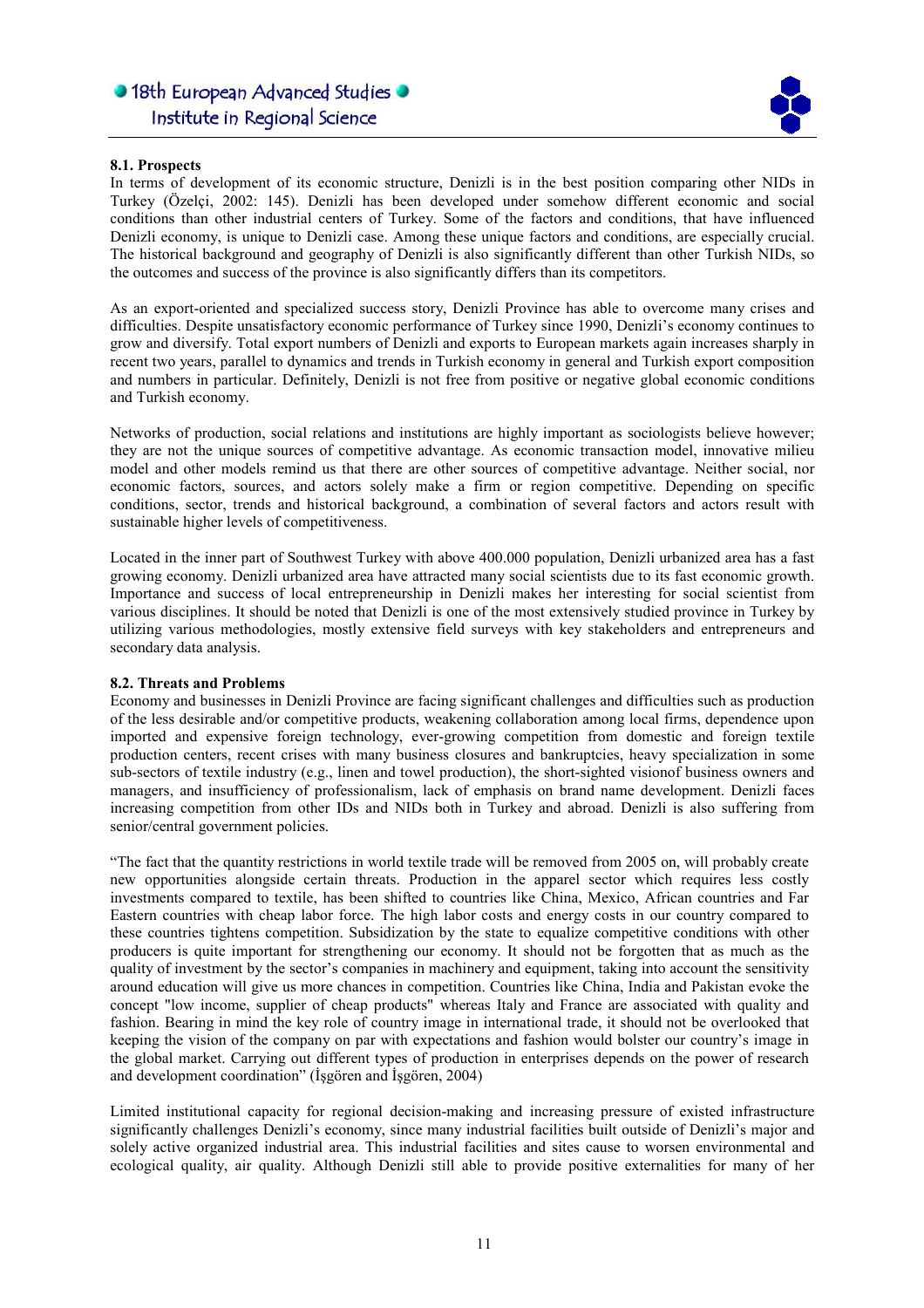

industrial businesses, negative externalities in some part of city or in some local and public services are observed. This may cause businesses to fly another attractive settlement outside of Denizli Province.

l

Unsolved or worsening problems of Denizli Province in general and Denizli urbanized area in particular may create pressures for businesses and industries not to stay in Denizli or not to open any new division/branch in Denizli any more. Delaying to build loops and short-cut roads in the periphery of Denizli urbanized area, heavy traffic congestion in some of the major roads of Denizli municipality, unrenewal of Denizli intercity bus terminal, delays and lack of consensus on the improvement and settlement plan of Denizli urbanized area, crowded schools in the centre of city are among Denizli's major problems which is faced.

Landing problems of foreign aircrafts and pilots to Denizli's single national, military-owned, civilian airport, named Çardak, is also among her major problems, since tourism industry is growing fast and one of the Province's current and especially future leading sectors. Since there is no direct charter or scheduled direct flights from abroad to Denizli, European and Middle Eastern tourist can not land-in to Denizli with an easy and short flight. Most of the tourist stay only one night or not to stay at all in Denizli. They come to Denizli with tour buses from other major nearby touristic destinations of Turkey, like Kuşadası, Marmaris, İzmir and Antalya and visit Pamukkale (Cotton Castle) and the Holy City, Hierapolis. This does not contribute much to Denizli's economy, since it does not generate many local jobs and tourists spend only very little in Denizli with this daily incursions/tours.

One of the emerging challenge that Denizli textile industry faces is the believe that wages are among the most important factor to sustain competitiveness; however, wages are not the main factor determining competitiveness – there is room to upgrade skills and products, and to achieve economies through industrial clustering.

### 8.3. Last Words

The significance of this paper lies in the fact that understanding of reasons for nation-wide manufacturing industry dispersion and concentration of specific industries in particular cities/provinces could help to resolution of many controversial issues in Turkish economy in general and local economic development in some provinces in particular. It has become clear that to sustain interventionist state policies and import substitution economic policy does not help much to resolve economic crisis of countries or sub-regions.

The emergence and success of Denizli take attraction in academia. For a better understanding of Denizli economy, especially to offer solutions for a brighter future of Denizli economy, several questions, including the followings, should have been raised: What can/should be the roles of different actors (e.g., European Union, central government of Turkey, local authorities, business and trade associations, and individual companies) in designing and implementing strategies to transform a region with strong entrepreneurship and craftsmanship capabilities? At the end, lessons can be drawn from Denizli for local economic development policies and strategies are argued.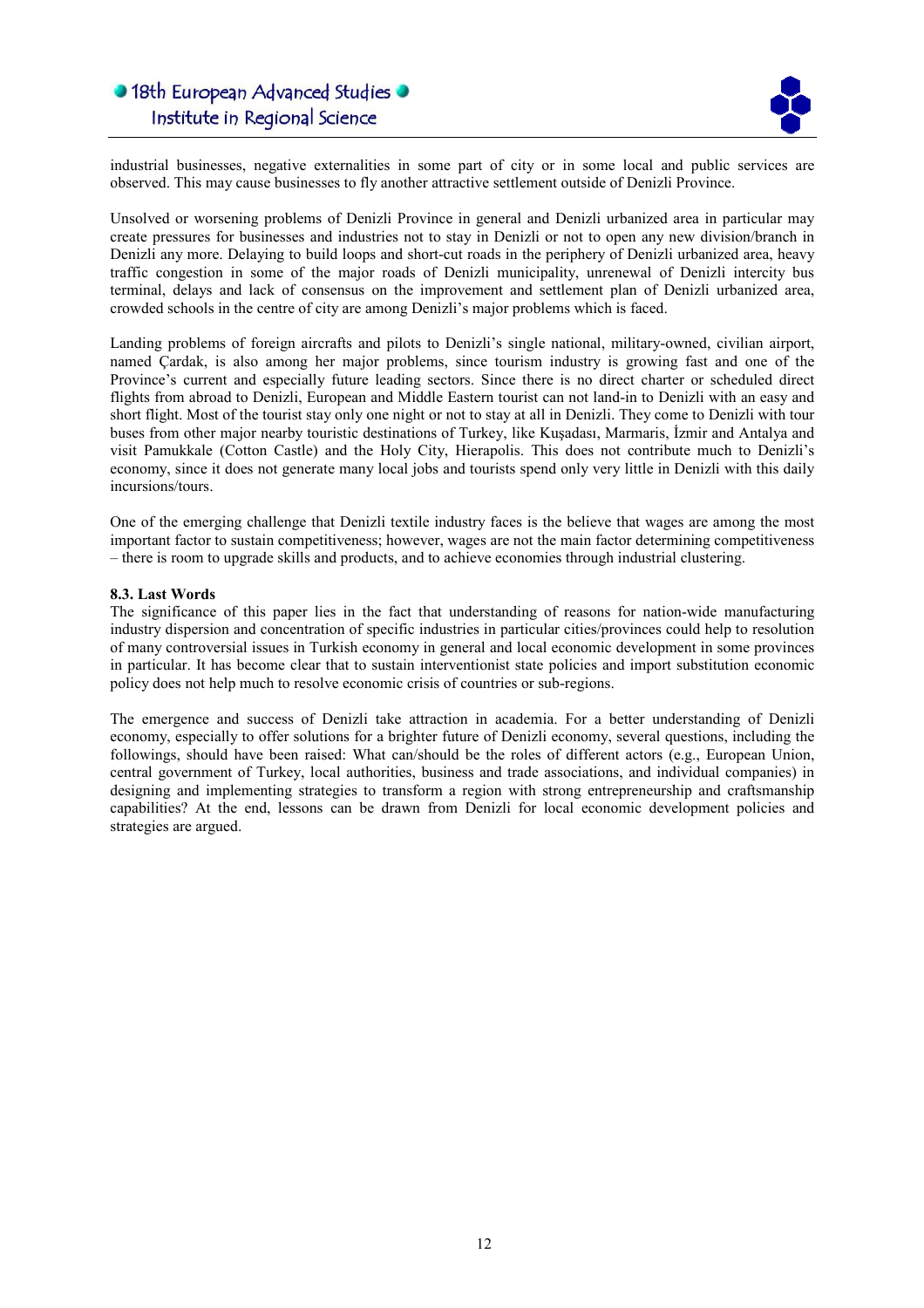

### References

Armatlı-Köroğlu, Bilge (2004) SME Networks as New Engines of Economic Development and Innovativeness, Unpublished Ph.D. Dissertation, Department of City and Regional Planning, Middle East Technical University, Ankara.

l

Beyhan, Burak and Bilge Armatlı Köroğlu (2002) "Collaborative Relations As the Basis of Economic Development: The Tale of Denizli", ERC/METU VI. International Conference in Economics, Ankara, Turkey. Full-text of paper is available at www.econ.utah.edu/ehrbar/erc2002/pdf/P049.pdf, as named "The Changing Role of SMEs and Declining Cooperative Form: The Tale of Denizli".

Dikmen, Ahmet Alpay (2001a) "Teknolojiyi Ararken .....", Mülkiyeliler Birliği Dergisi, Cilt XXV, Eylül-Ekim, s. 153-166.

Dikmen, Ahmet Alpay (2001b) "Global Textiles Production and Crisis in Turkey", WES01: Winning and Losing in the New Economy, Work, Employment and Society Conference, 11 September 2001, Nottingham University, Nottingham.

Erendil [Türkün], Asuman (1998) Using Critical Realist Approach in Geographical Research: An Attempt to Analyze the Transforming Nature of Production and Reproduction in Denizli, Unpublished Ph.D. Dissertation, Middle East Technical University, Ankara.

Filiztekin, Alpay (2002) "Agglomeration and Growth in Turkey, 1980-1995", Sabanci University Discussion Paper Series in Economics: 2002-01, www.sabanci.univ.edu/fass/economies/econdp/econdp.html.

Friedmann, J. and G. Wolff (1982) "World City Formation: An Agenda for Research and Action", International Journal of Urban and Regional Research, 6: 309-344.

Gerhardt, Hannes and Kristian Stokke (2001) "Industrial District or Subordinated Production: A Case Study of Small-Scale Carpentry Industries in Accra, Ghana", Geografiska Annaler, 83 B (4): 175-187.

İşgören, Nuriye Çevik and Erkan İşgören (2004) "A Look at The Turkish Home Textile Sector" Turkishtime (Publication of the Turkish Exporters Assembly), June-July, http://www.turkishtime.org/sector\_5/61.asp, site visited at May,  $10^{th}$ , 2005.

Işık, Oğuz (1997) "Changing Landscapes: Cities and Regions Meet Globalization", Private View, TÜSİAD, Autumn. www.tusiad.org/yayin/private/autumn97/html/isik.html

Kuncoro, Mudrajad (2002) "A Quest for Industrial Districts: An Empirical Study of Manufacturing Industries in Java", Economic Growth and Institutional Change in Indonesia during the 19th and 20th Centuries (Workshop), Amsterdam.

Kundu, Amitabh and Sutinder Bhatia (2001) "Industrial Growth in Small and Medium Towns and Their Vertical Integration: The case of Gobindgarh, Punjab, India", UNESCO – MOST (Management and Social Transformations) Discussion Paper, No 57. www.unesco.org/mosst/dsp57\_en.htm (06 Jan. 2005).

Löfgren, Anders (2000) "A Thousand Years of Loneliness? Globalization From the Perspectives of a City in a European Periphery", Geoforum, 31: 501-511.

Markusen, Ann (1996) "Sticky Places in Slippery A Typology of Industrial Districts", Economic Geography, 72 (3).

Mutluer, Mustafa (1995) Gelişimi, Yapısı ve Sorunlarıyla Denizli Sanayii, İzmir, Denizli Sanayi Odası.

Öz, Özlem (2004) Clusters and Competitive Advantage: The Turkish Experience, Palgrave Macmillan, Houndmills, Hampshire.